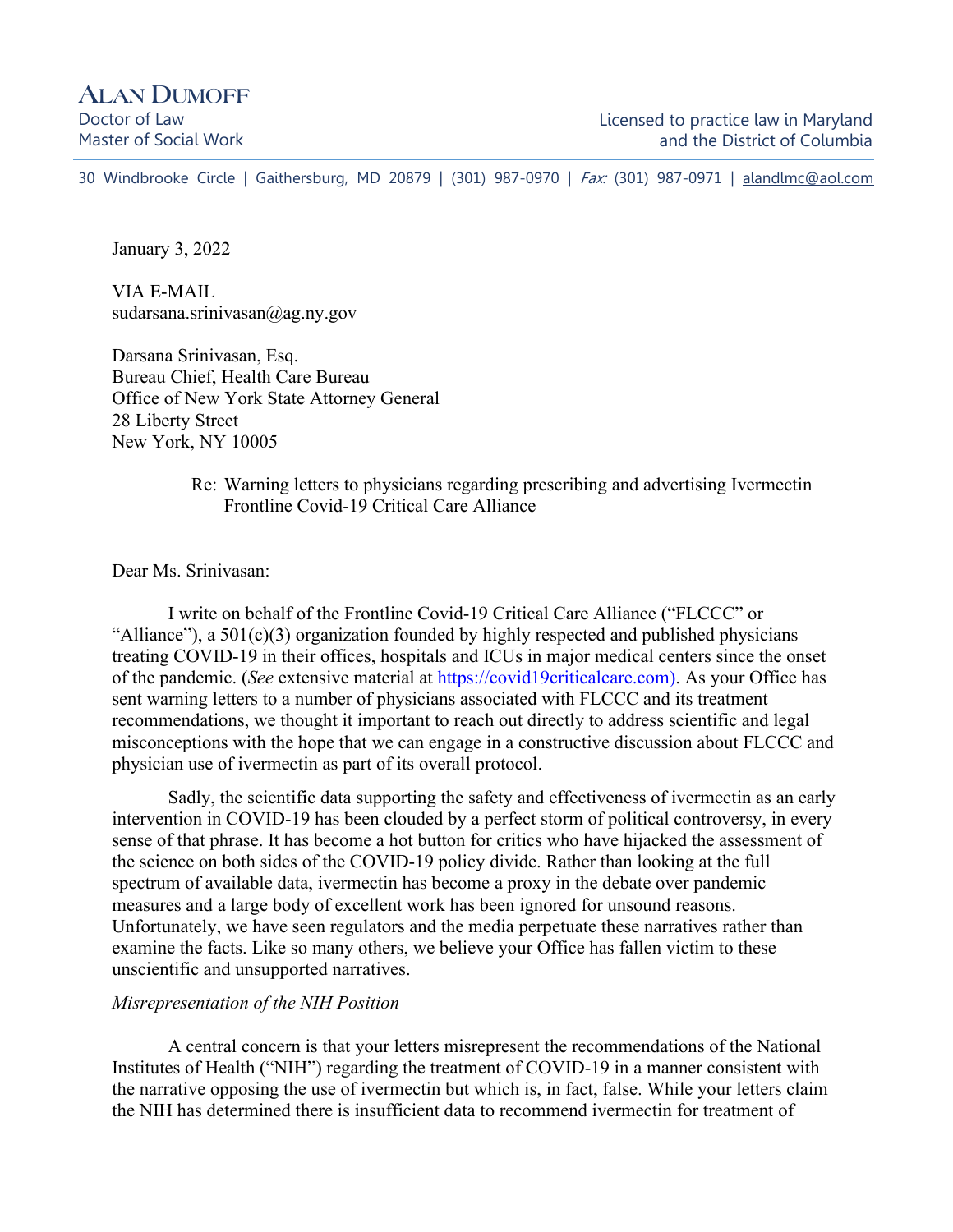COVID-19 and that physicians should therefore desist from such use, the NIH actually concluded that there is insufficient data to "either recommend for *or against* the use of ivermectin in COVID." One cannot take a statement that something "may or may not be true" and selectively quote one or the other as a finding. It is equally true that the NIH expressly found that there is not enough evidence to recommend *against* the use of ivermectin. Yet your Office bases its cease-and-desist letters precisely on that misrepresentation of NIH's position.

It may be helpful to note that this determination by the NIH was made nearly a year ago, after the very scientific evidence on the FLCCC website that concerns you was personally presented directly to the NIH Covid Panel by FLCCC physicians. The NIH panel met in mid-January of 2021with Paul Marik, M.D. (Former Division of Pulmonary and Critical Care Medicine, Eastern Virginia Medical School, Norfolk, VA) and Pierre Kory, M.D. (Former Chief of the Critical Care Service and Medical Director of the Trauma and Life Support Center at the University of Wisconsin) founding members of the FLCCC Alliance, along with United Kingdom scientist Andrew Hill, M.D., longtime trusted researcher and consultant to the World Health Organization (WHO) (and author of the paper cited below at note 16). After FLCCC's presentation, the NIH immediately elevated ivermectin from a "do not use" to a "neither recommend for or against" policy.<sup>[1](#page-1-0)</sup> While NIH wants to see the results of ongoing trials before a full recommendation,<sup>[2](#page-1-1)</sup> the Panel acknowledged the value of FLCCC's presentation by removing the recommendation *against* use by physicians. By way of reference, until recent specific exceptions were granted, the "neither for or against" category included monoclonal antibodies and convalescent plasma for COVID-19 even though both therapies had been commonly used in COVID-19 treatments without drawing regulatory action. Particularly given the dearth of standard of care options in treating a novel coronavirus, such a neutral finding by the NIH historically places ivermectin's use squarely within the reasonable judgment of the physician. We think if you view the NIH recommendation in this context, both the NIH position and the value of the FLCCC's evidence-based protocols will become more clear.

It is understandable that your Office and other well-intended public officials would misread NIH's conclusions in their good faith efforts to protect the public health in the face of the highly politicized drumbeat against ivermectin. One of those oft repeated drumbeats is that

<span id="page-1-0"></span><sup>1</sup> [https://www.newswise.com/coronavirus/nih-revises-treatment-guidelines-for-ivermectin](https://www.newswise.com/coronavirus/nih-revises-treatment-guidelines-for-ivermectin-for-the-treatment-of-covid)[for-the-treatment-of-covid](https://www.newswise.com/coronavirus/nih-revises-treatment-guidelines-for-ivermectin-for-the-treatment-of-covid)

<span id="page-1-1"></span><sup>&</sup>lt;sup>2</sup> FLCCC has responded in depth to the remaining criticisms the NIH panel had that prevented the recommendation to use: https://covid19criticalcare.com/ wp-content/ uploads/2021/01/FLCCC-Alliance-Response-to-the-NIH-Guideline-Committee-Recommendation-on-Ivermectin-use-in-COVID19-2021-01-18.pdf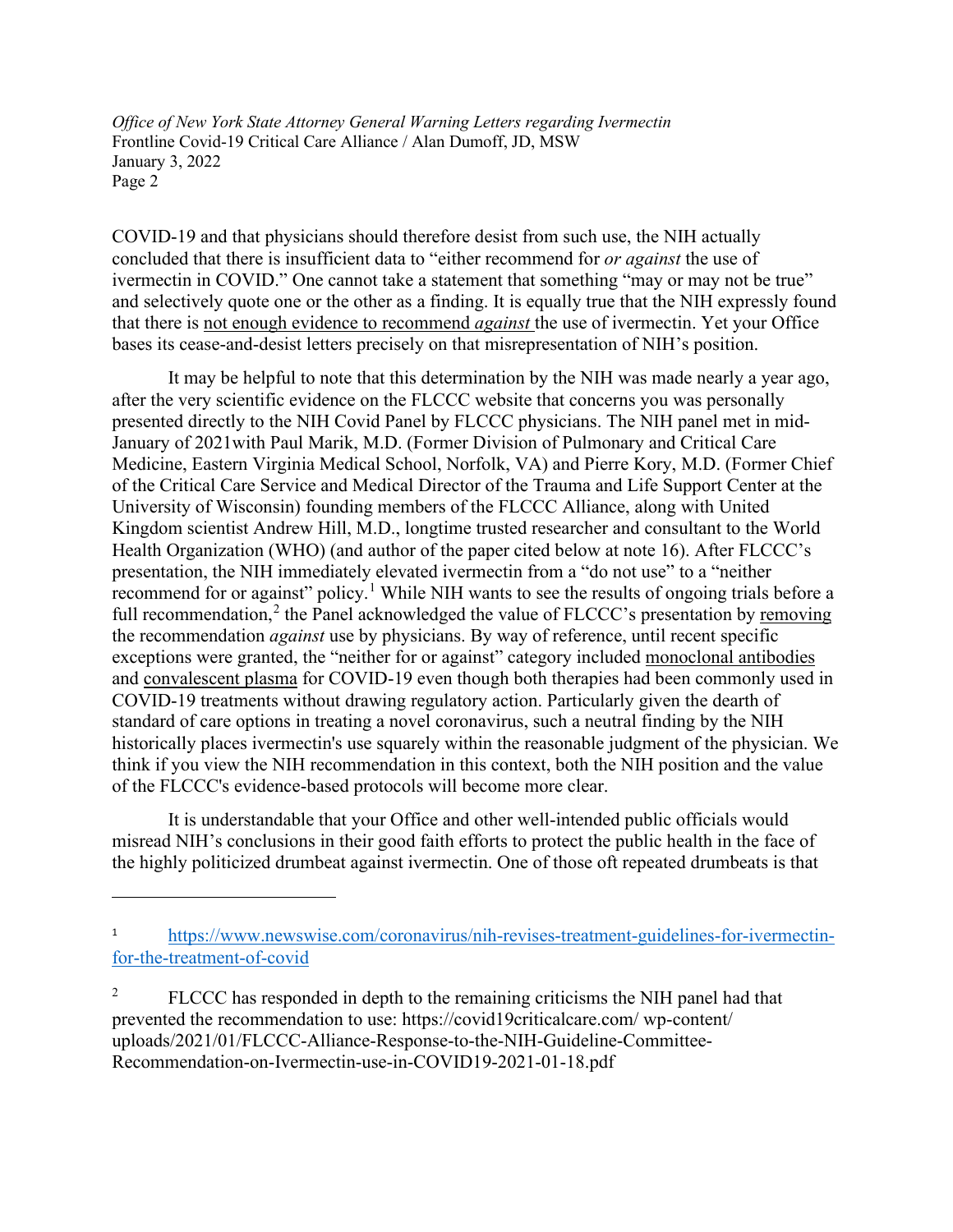"there are no scientific studies that show that ivermectin is safe or effective in the treatment of COVID 19." This is flatly inaccurate as there has long been a substantial body of completed research including peer-reviewed meta-analyses: presently, there are over **71 trials** including **at least 31 randomized controlled trials** showing significant benefit. The studies are summarized at https://c19ivermectin.com and a meta-analysis can be found at https://ivmmeta.com (constantly updated).<sup>[3](#page-2-0)</sup> Currently, over 50,000 patients have been included as study subjects with the overall signal of benefit in important clinical outcomes strongly positive with tight confidence intervals.<sup>[4](#page-2-1)</sup> While there is certainly misunderstanding and controversy around the use of ivermectin.[5](#page-2-2) FLCCC has exhaustively reviewed and commented—always based on the *data--* on the concerns that have been raised.<sup>[6](#page-2-3)[7](#page-2-4)</sup>

<span id="page-2-2"></span><sup>5</sup> *See for e.g.,* [https://www.the-scientist.com/news-opinion/frontiers-removes](https://www.the-scientist.com/news-opinion/frontiers-removes-%20controversial-ivermectin-paper-pre-publication-68505)[controversial-ivermectin-paper-pre-publication-68505](https://www.the-scientist.com/news-opinion/frontiers-removes-%20controversial-ivermectin-paper-pre-publication-68505)

<span id="page-2-3"></span><sup>6</sup> *See for e.g*., [https://covid19criticalcare.com/wp-content/uploads/2021/03/ FLCCC-](https://covid19criticalcare.com/wp-content/uploads/2021/03/%20FLCCC-Statement-on-Weak-Guidance-on-Ivermectin-from-WHO-March-31-2021.pdf)[Statement-on-Weak-Guidance-on-Ivermectin-from-WHO-March-31-2021.pdf;](https://covid19criticalcare.com/wp-content/uploads/2021/03/%20FLCCC-Statement-on-Weak-Guidance-on-Ivermectin-from-WHO-March-31-2021.pdf)

[https://covid19criticalcare.com/wp-content/uploads/2021/03/FLCCC-Alliance-Statement-on-](https://covid19criticalcare.com/wp-content/uploads/2021/03/FLCCC-Alliance-Statement-on-Misleading-FDA-Guidance-on-Ivermectin-March7-2021.pdf)[Misleading-FDA-Guidance-on-Ivermectin-March7-2021.pdf;](https://covid19criticalcare.com/wp-content/uploads/2021/03/FLCCC-Alliance-Statement-on-Misleading-FDA-Guidance-on-Ivermectin-March7-2021.pdf)

[https://covid19criticalcare.com/wp-content/uploads/2021/03/FLCCC-Alliance-Response-to-the-](https://covid19criticalcare.com/wp-content/uploads/2021/03/FLCCC-Alliance-Response-to-the-NIH-Guideline-Committee-Recommendation-on-Ivermectin-use-in-COVID-2-28-21.pdf)[NIH-Guideline-Committee-Recommendation-on-Ivermectin-use-in-COVID-2-28-21.pdf;](https://covid19criticalcare.com/wp-content/uploads/2021/03/FLCCC-Alliance-Response-to-the-NIH-Guideline-Committee-Recommendation-on-Ivermectin-use-in-COVID-2-28-21.pdf)

[https://covid19criticalcare.com/wp-content/uploads/2021/02/FLCCC-Alliance-Response-to-](https://covid19criticalcare.com/wp-content/uploads/2021/02/FLCCC-Alliance-Response-to-Merck-statements-on-ivermectin-in-Covid19-Feb7-2021.pdf)[Merck-statements-on-ivermectin-in-Covid19-Feb7-2021.pdf](https://covid19criticalcare.com/wp-content/uploads/2021/02/FLCCC-Alliance-Response-to-Merck-statements-on-ivermectin-in-Covid19-Feb7-2021.pdf)

<span id="page-2-4"></span> $\frac{7}{10}$  It is enlightening to compare the extent of research and effect sizes of ivermectin with that of recently approved Merck's molnupiravir. Note that ivermectin is an inexpensive generic drug, lending it less access to FDA's approval process for a new indication than is available to a pharmaceutical company with a new, patented drug. Indeed, if FLCCC had been able to marshal the resources for FDA approval it would only come many months to years from now, even to

<span id="page-2-0"></span><sup>3</sup> *See also* Kory, P, Meduri, U, Iglesias, J *et al.* Review of the Emerging Evidence Demonstrating the Efficacy of Ivermectin in the Prophylaxis and Treatment of COVID-19, *Am.J.Therapeutics*. 2021; 28:3 - e299-e318. (Peer reviewed, attached as Exhibit B).

<span id="page-2-1"></span><sup>4</sup> *For e.g., see* Favorable outcome on viral load and culture viability using Ivermectin in early treatment of non-hospitalized patients with mild COVID-19 – A double-blind, randomized placebo-controlled trial.<https://www.medrxiv.org/content/10.1101/2021.05.31.21258081v1.> (Attached as Exhibit B).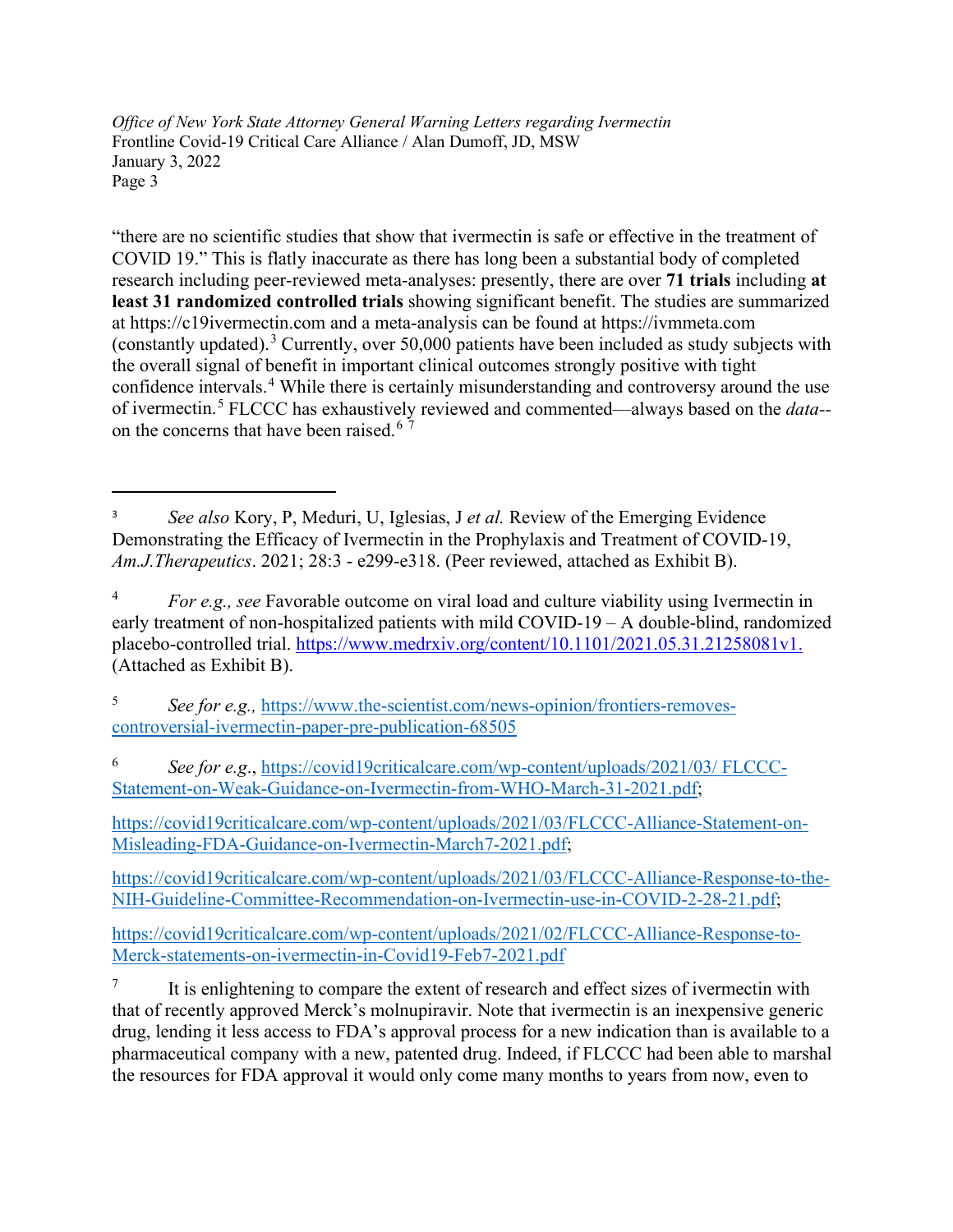## *The FDA Position*

Your cease and desist letters are also based on the claim that ivermectin is not currently approved by the Food and Drug Administration for the prevention or treatment of COVID-19. But off-label uses of approved drugs are extremely common in medicine and, by itself, provide no basis for an order to cease-and-desist either prescribing or advertising. It is well-settled law that while manufacturers and distributors have limits on speech for off-label claims, that limitation does not apply to physicians. $8 \text{ A}$  $8 \text{ A}$  governmental effort to squelch such statements, where they are in fact supportable as I address in this letter, can in fact be seen as a violation of the First Amendment. *See for e.g. United States v. Caronia*, 703 F.3d 149 (2d Cir. 2012); *Amarin Pharma, Inc. v. United States FDA*, 11[9](#page-3-1) F. Supp. 3d 196, 225-26 (S.D.N.Y. 2015).<sup>9</sup> This is not limited to speech that is non-controversial. Indeed, the fact that there are professional differences of opinion is precisely the circumstance for which these protections are in place. While you are operating from a presumption that ivermectin does not have an appropriate use in COVID-19, this appears to reflect a highly transmissible narrative rather than an independent evaluation by your Office of either the science or public agency positions.

Noting the off-label status of ivermectin's use would certainly be reasonable as an initial observation, if indeed there were a case to make for intervention by your Office. But the implication of your letters that physicians should cease following the evidence and their experience because the indication is not authorized by FDA is neither legally nor historically grounded. Further, there is no basis to rely on the FDA, which has never conducted any formal

<span id="page-3-0"></span><sup>8</sup> "Central to this litigation is that what a manufacturer may lawfully claim that a drug does under the statutory and regulatory scheme, and what a physician may prescribe a drug for, do not match. Once a drug has been approved by the FDA for marketing for any use, the actual prescription choices regarding those drugs are left to the discretion of the physician. *See, e.g.*, 59 Fed. Reg. 59820, 59821 (1994) (noting that the agency has restated this policy on numerous occasions). A physician may prescribe an approved drug for any medical condition, irrespective of whether FDA has determined that the drug is safe and effective with respect to that illness. That physicians may presently prescribe off-label is not in dispute." *Wash. Legal Found. v. Friedman* , 13 F. Supp. 2d 51, 55 (D.D.C. 1998).

<span id="page-3-1"></span>"[P]enalizing truthful statements promoting an off-label use ""paternalistically' interferes" with the ability of physicians and patients to receive potentially relevant treatment information." *Id.* (quoting *Va. Bd. of Pharmacy v. Va. Citizens Consumer Council, Inc*., 425 U.S. 748, 770, 96 S. Ct. 1817, 48 L. Ed. 2d 346 (1976)).

meet the standards for an Emergency Use Authorization. Treating physicians in the room with very ill patients simply cannot and should not wait for that.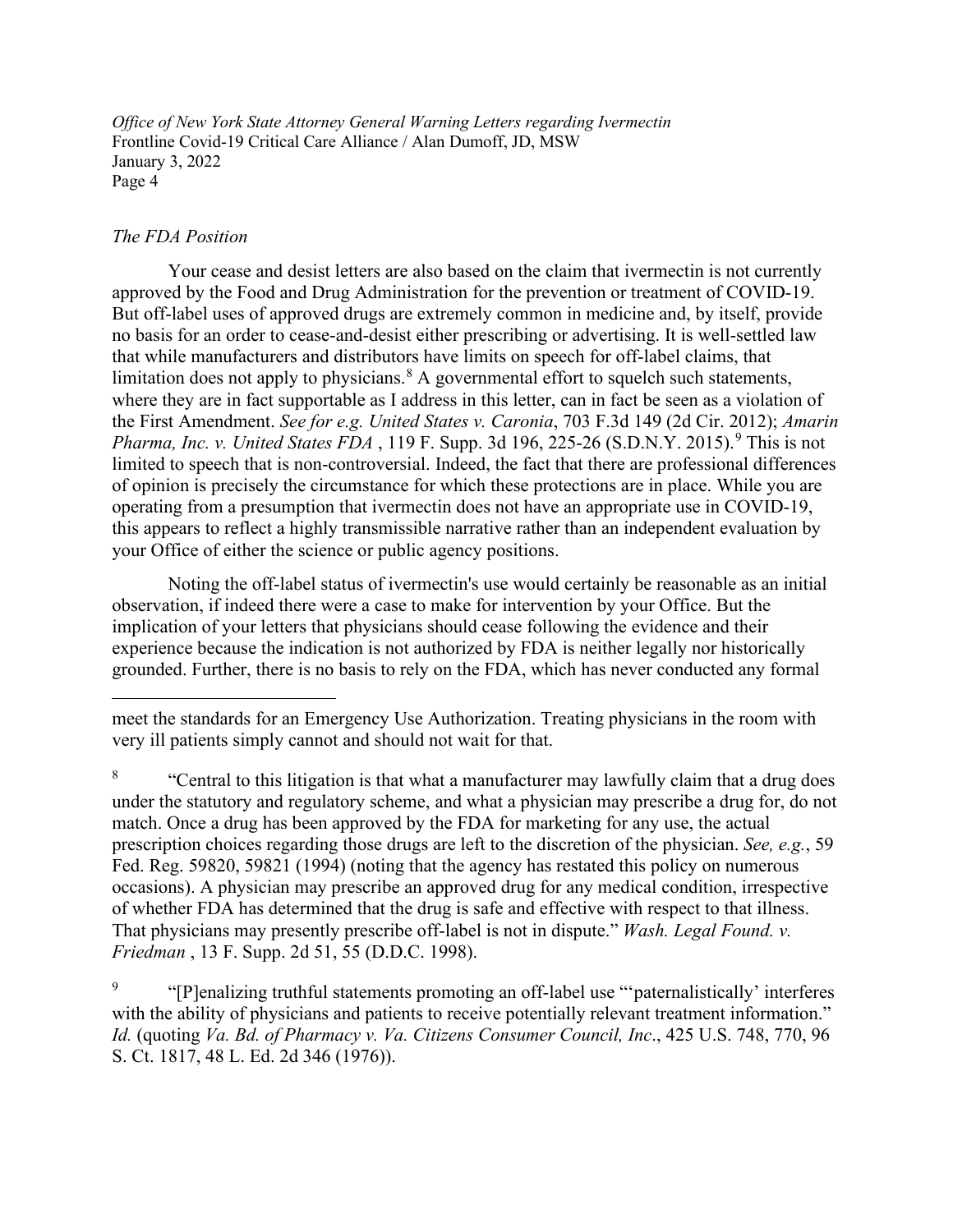review of the evidence nor published any guidance for comment about ivermectin's use in COVID-19. Only the NIH has done so. The source for FDA's position comes from a consumerfacing page that was developed in response to a concern we share for the use of veterinary forms, as well as other allegedly reported safety concerns I address below. FDA took it upon itself to issue a broader warning, but until a short time ago the FDA page acknowledged that "FDA has not reviewed data to support use of ivermectin in COVID-19 patients to treat or to prevent COVID-19...."[10](#page-4-0) While this statement curiously has been removed from the FDA website, it remains true. As the Agency has not conducted a formal process of review, the views of its staff merit consideration but aren't findings upon which the Office of the Attorney General may rely.

# *Support from the Office of the Nebraska Office of the Attorney General*

The issue of whether the off-label prescribing of ivermectin for the prevention and treatment of COVID 19 should result in disciplinary actions against physicians was posed to your counterpart in Nebraska, resulting in an exhaustive analytical opinion (Attachment A). This 47 page opinion by Nebraska Attorney General Doug Peterson dated October 14, 2021 concluded: "we find that the available data does not justify filing disciplinary actions against physicians simply because they prescribe ivermectin .... to prevent or treat COVID 19." I highly commend it for your review in its entirety<sup>[11](#page-4-1)</sup> as the opinion offers a careful and comprehensive review of the issues raised in your letters. One of the opinion's useful perspectives is a comparison of the risk profile of ivermectin to other FDA approved drugs for COVID such as Remdesivir which have been scientifically shown to present much higher levels of adverse events. In addition to my letter, my hope is that this report will resolve the questions your Office has about this therapy.

# *Recommended Use and Public Health Policy*

Before addressing the science it is important to put ivermectin prescriptions in context:

First, FLCCC publishes a comprehensive protocol that is meant to work synergistically.<sup>[12](#page-4-2)</sup> Ivermectin is one of a number of evidence-based interventions but is not recommended alone. This protocol has been updated as new information and data become available. The protocol is

<span id="page-4-0"></span><sup>10</sup> *See* archived FDA page from September 1, 2021 at [https://web.archive.org/web/20210901003259/https://www.fda.gov/consumers/consumer](https://web.archive.org/web/20210901003259/https:/www.fda.gov/consumers/consumer-updates/why-you-should-not-use-ivermectin-treat-or-prevent-covid-19)[updates/why-you-should-not-use-ivermectin-treat-or-prevent-covid-19](https://web.archive.org/web/20210901003259/https:/www.fda.gov/consumers/consumer-updates/why-you-should-not-use-ivermectin-treat-or-prevent-covid-19)

<span id="page-4-1"></span><sup>11</sup> Also available at [https://ago.nebraska.gov/sites/ago.nebraska.gov/files/docs/opinions/21-](https://ago.nebraska.gov/sites/ago.nebraska.gov/files/docs/opinions/21-017_0.pdf) [017\\_0.pdf](https://ago.nebraska.gov/sites/ago.nebraska.gov/files/docs/opinions/21-017_0.pdf)

<span id="page-4-2"></span><sup>12</sup> <https://covid19criticalcare.com/covid-19-protocols/i-mask-plus-protocol/>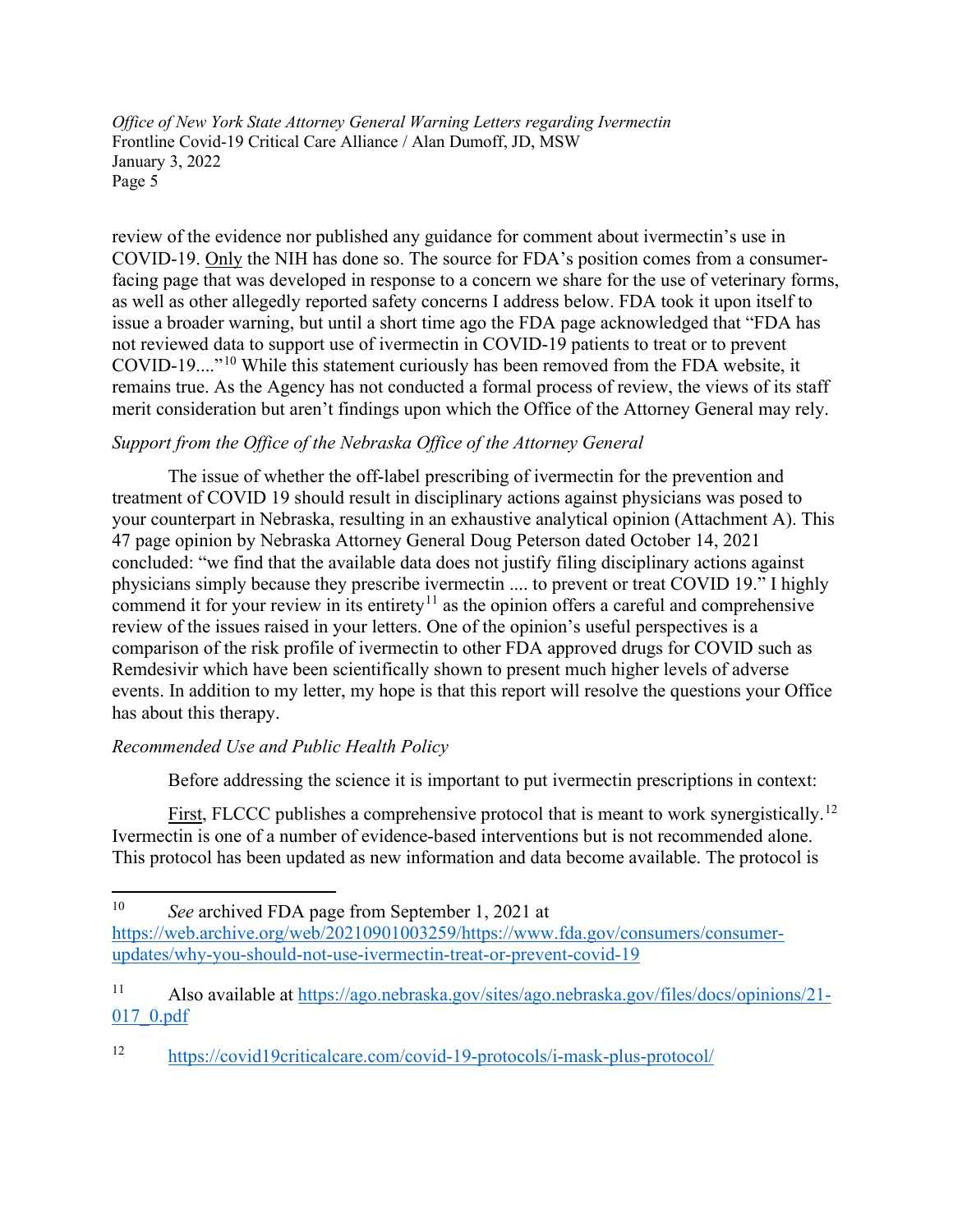designed to work by combining the clinical impacts of a number of different products rather than relying on single ingredients.

Second, FLCCC is a group of well-trained medical physicians (*see* Attachment C) and its goal in the use of ivermectin has been for treating physicians to determine if a prescription is appropriate and for use under medical supervision. The FLCCC has not advocated otherwise and strongly advises against self-prescribing or use of animal forms, though it does advocate to reduce institutional barriers to its use; *ironically, it would be safer, to ensure that the drug is prescribed and used under medical supervision, if physicians were not experiencing barriers and threats of discipline when prescribing it.* 

Third, the success of ivermectin requires early intervention before the virus fully takes root. This appears to be almost universally true for antiviral medications. This has been true for the flu, as with Tamiflu, and is also true of the two recent entries in the field by Merck and Pfizer. The push back against use, largely by sources who do not evidence an awareness of the massive body of scientific literature (much of which has been published by FLCCC), has made it difficult for patients to obtain ivermectin at the stage in which it is most useful. Critiques of ivermectin are often based on studies using interventions that were too late, too low in dosing, or on high-profile cases in which ICU patients weeks into the disease (after viral loads were reduced and inflammation had become the problem) were finally given ivermectin and, unsurprisingly, it had little effect. Molnupiravir (recently approved from Merck) and Paxlovid (recently approved from Pfizer) would not fare well in such conditions either. What the evidence shows is that efforts to blockade the early prescribing of ivermectin by a physician properly following a patient is doing real harm and is clearly not in the public interest.

Fourth, FLCCC has offered its protocol in addition to public health measures such as social distancing, the use of masks and vaccination. FLCCC has not suggested to the public or advised physicians to tell their patients that ivermectin, either prophylactically or as an available treatment should substitute for these measures.<sup>[13](#page-5-0)</sup> While we have not investigated physicians that have received your letters and cannot speak to how they practice medicine, your letters do not suggest that your Office has either.

Fifth, as has become even more clear in recent weeks, elimination of COVID-19 is a race against viral evolution. No treatment, vaccine, or intervention is 100% available and effective for all current and future variants. All practical, effective, and safe means should be used. Not doing so increases the risk of COVID-19 becoming endemic and increases mortality, morbidity, and collateral damage.

<span id="page-5-0"></span><sup>13</sup> *See for e.g.* <https://covid19criticalcare.com/ivermectin-in-covid-19/faq-on-ivermectin/>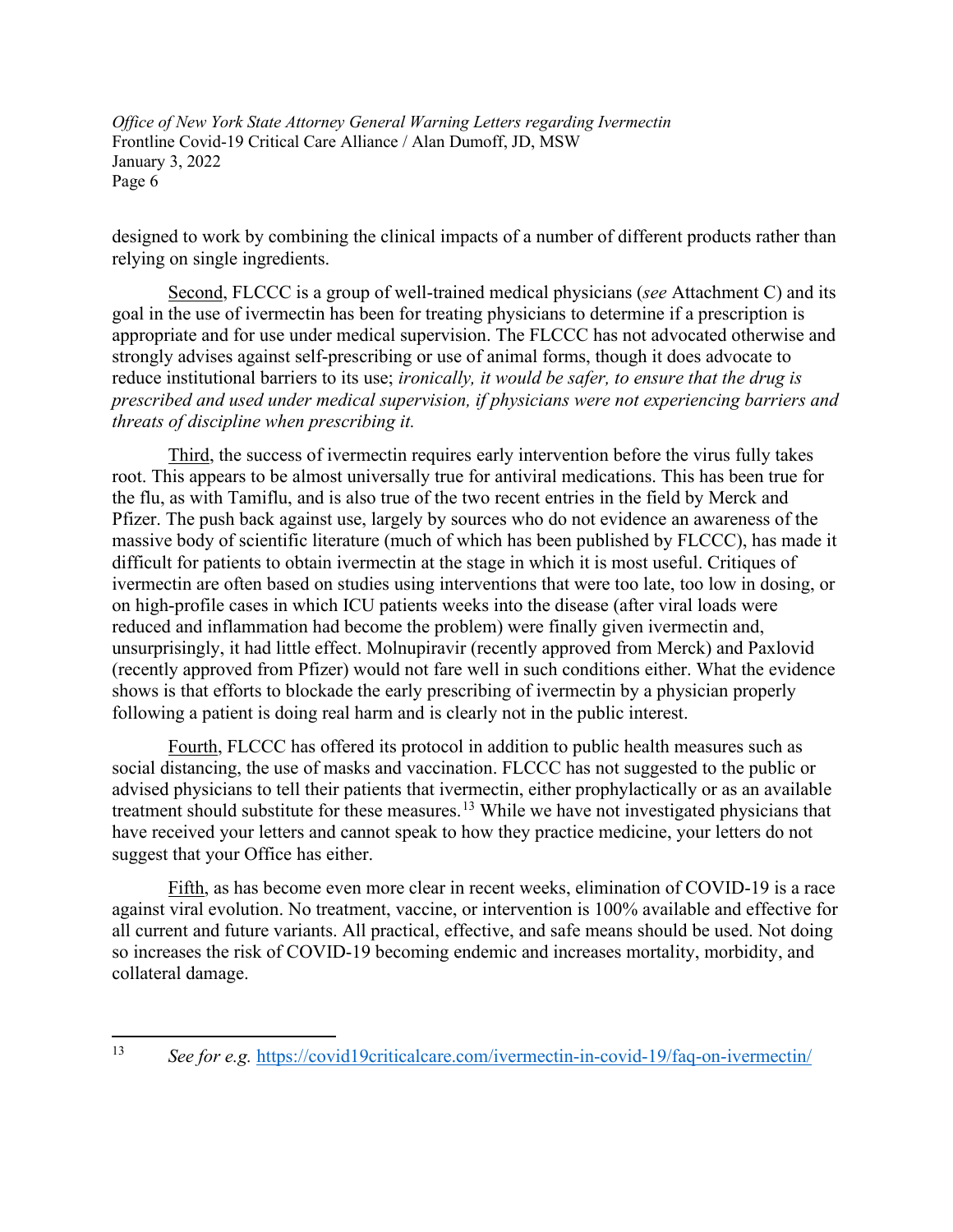## *Clinical and Epidemiological Evidence for the Use of Ivermectin in COVID-19.*

The FLCCC Alliance's work, begun in October 2020 based on a review of recent and rapidly emerging clinical trials evidence, identified the anti-parasitic medicine ivermectin as having highly potent real-world, antiviral and anti-inflammatory properties against SARS-CoV-2 and COVID-19. Further, data from large "natural experiments"– when various regional health ministries and governmental authorities within South American countries initiated "ivermectin distribution" campaigns– revealed temporally associated decreases in case counts and case fatality rates.

The Alliance performed a meta-study and assessment of available studies using the Cochrane Risk of Bias 2.0 tool to assesses trial biases with the grades of "some concern, low, moderate, high, or serious." Although one group of authors assessed many of the trials as having moderate to severe risks of bias, the meta-analyses of these trials by top scientists (including some affiliated with the WHO and other health organizations) enabled a more accurate assessment of the drug's true effects despite individual trial biases. All found consistent benefits amongst the trials. In fact, the consistency of trial results–from sets of randomized and observational controlled trials from varied centers and countries and trial sizes and disease phases–lend even more credibility to the estimates of benefit.<sup>[14](#page-6-0)</sup>

Recent publications of note include a systematic review and meta-analysis by Bryant and Lawrie<sup>[15](#page-6-1)</sup> which found clinically significant reduction in the risk of death and moderate evidence of substantial reductions in illness, and by Hill and Garrat,<sup>[16](#page-6-2)</sup> which in a review of 24 randomized trials found clinically significant reductions in death and inflammatory markers and improvements in clinical recovery.[17](#page-6-3) *See also* Kory, P., *ibid*, fn 3 (Attachment B.)

<span id="page-6-2"></span><sup>16</sup> Hill A, Garrat A, *et al*. *Meta-analysis of randomized trials of ivermectin to treat SARS-CoV-2 infection,* Published by Oxford University Press on behalf of Infectious Diseases Society of America. [https://covid19criticalcare.com/wp-content/uploads/2021/07/AndrewHill7-6-](https://covid19criticalcare.com/wp-content/uploads/2021/07/AndrewHill7-6-21paper.pdf) [21paper.pdf](https://covid19criticalcare.com/wp-content/uploads/2021/07/AndrewHill7-6-21paper.pdf)

<span id="page-6-3"></span><sup>17</sup> *See also* Morgenstern J. Redondo J. Olvarria A et al. Ivermectin as a SARS-CoV-2 Pre-Exposure Preventive in Healthcare Workers: a Propensity Score-Matched Retrospective Cohort

<span id="page-6-0"></span><sup>14</sup> For more information see [https://covid19criticalcare.com/ivermectin-in-covid-19/](https://covid19criticalcare.com/ivermectin-in-covid-19)

<span id="page-6-1"></span><sup>15</sup> Bryant A, Lawrie T *et al*. Ivermectin for Prevention and Treatment of COVID-19 Infection: A Systematic Review, Meta-analysis, and Trial Sequential Analysis to Inform Clinical Guidelines, *Am. J. Therapeutics* 0, e1-e27 1075-2765 (2021) [https://covid19criticalcare.com/wp](https://covid19criticalcare.com/wp-content/uploads/2021/06/Ivermectin_for_Prevention_and_Treatment_of.98040.pdf)[content/uploads/2021/06/Ivermectin\\_for\\_Prevention\\_and\\_Treatment\\_of.98040.pdf](https://covid19criticalcare.com/wp-content/uploads/2021/06/Ivermectin_for_Prevention_and_Treatment_of.98040.pdf)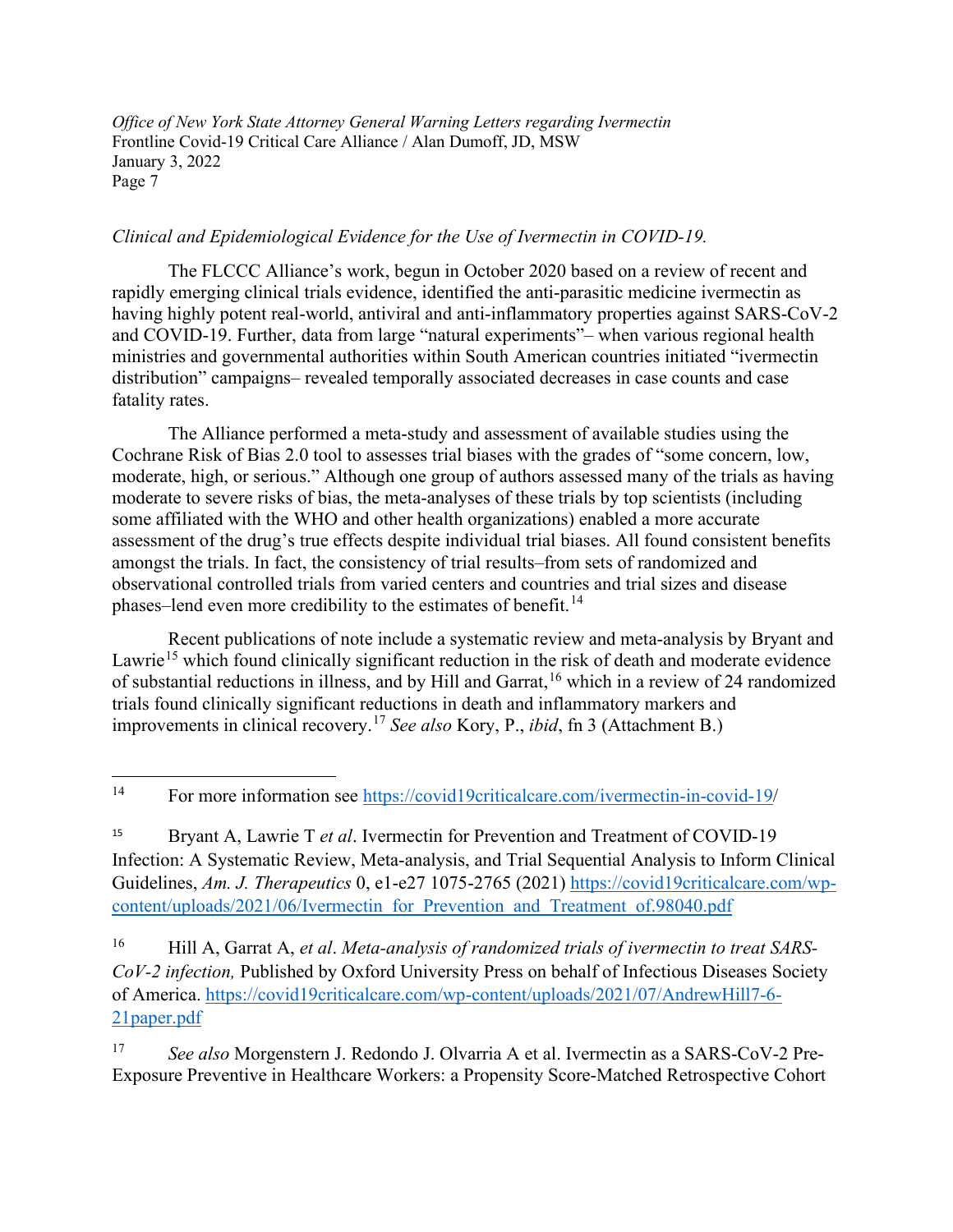In addition to these trials, the epidemiologic data presented by FLCCC may provide the strongest level of medical evidence attainable, as they consist of findings from what should be considered large, real-world "natural experiments" that spontaneously occurred within many cities and regions of the world when local and regional health ministries decided to initiate widespread ivermectin distribution to their citizen populations. The "control groups" in these natural experiments were the neighboring cities and regions that did not employ widespread ivermectin distribution. In the areas with ivermectin use compared to those without, large and temporally associated decreases in case counts and fatalities were found after the ivermectin distribution began. The magnitude and reproducibility from city to city, region to region, and country to country is unassailable. All data were sourced from universally used, publicly available COVID-19 epidemiologic databases. The manuscript by Chamie *et al*, which focuses solely on this data has been refined and reviewed by scientists and researchers under the direction of a dean at a major medical research university. A number of these scientist researchers have joined as co-authors of this historically important manuscript.<sup>[18](#page-7-0)</sup> The FLCCC website contains extensive explanation and citation to the evidence supporting the use of ivermectin in all stages of COVID-19 and provides responses to critiques of that evidence.

# *Understanding the Ivermectin Critiques*

There are clearly substantial differences of professional opinion about the use of ivermectin. FLCCC has exhaustively reviewed and commented on the concerns that have been raised in its FAQ section and elsewhere. For this letter I focus on the most influential meta-study reaching a contrary conclusion, the Cochrane Library Review.<sup>[19](#page-7-1)</sup> While similar methodology was used to that followed by reviewers who reached favorable conclusions, the main differences between these reviews are the criteria for selecting which studies should be included. The Popp Cochrane review only selected 14 of the 31 published studies, rejecting large studies with positive effects on questionable grounds,  $20$  such as a demand that only studies with PCR testing

<span id="page-7-2"></span><sup>20</sup> For a critique of the Popp Cochrane methodology see Fordham E. Lawrie TA. MacGilchrist K. Bryant A. *The uses and abuses of systematic reviews: The case of ivermectin in* 

Study Cureus (August 26, 2021) available at: [https://covid19criticalcare.com/wp](https://covid19criticalcare.com/wp-content/uploads/2021/09/IVM-as-a-Covid-Pre-Exposure-Preventive...pdf)[content/uploads/2021/09/IVM-as-a-Covid-Pre-Exposure-Preventive...pdf](https://covid19criticalcare.com/wp-content/uploads/2021/09/IVM-as-a-Covid-Pre-Exposure-Preventive...pdf)

<span id="page-7-0"></span><sup>18</sup> [https://covid19criticalcare.com/ivermectin-in-covid-19/epidemiologic-analyses-on](https://covid19criticalcare.com/ivermectin-in-covid-19/epidemiologic-analyses-on-covid19-and-ivermectin/)[covid19-and-ivermectin/](https://covid19criticalcare.com/ivermectin-in-covid-19/epidemiologic-analyses-on-covid19-and-ivermectin/)

<span id="page-7-1"></span><sup>19</sup> Popp M, Stegemann M, Metzendorf MI, *et al.* Ivermectin for preventing and treating COVID-19. *Cochrane Database of Systematic Reviews* 2021, Issue 7. Art. No.: CD015017. DOI: 10.1002/14651858.CD015017.pub2.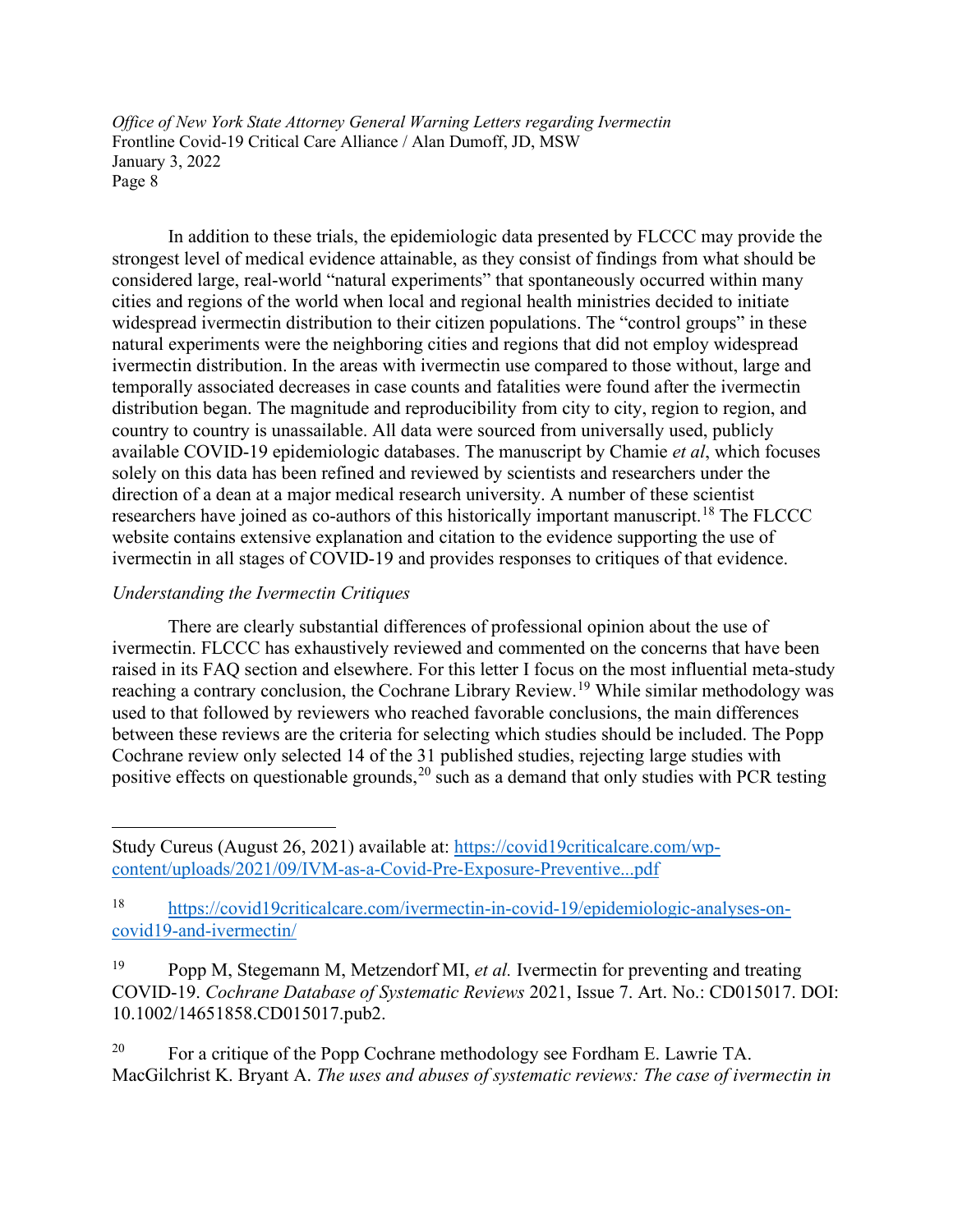be included even though availability and accuracy varied considerably, especially at the time; inconsistent rejection of comparators; and the exclusion of combination therapies even though that is how ivermectin is actually prescribed in practice. For example, a principal criticism the Popp authors had of favorable studies was inclusion of those that used doxycycline in the intervention arm, complaining that the impacts of doxycycline could not be separately determined. *Ibid*. at 32-33. While there may be some sense to this given complications such as pneumonia, doxycycline has no clinical effect on COVID-19 and thus could not confound the study as a comparator arm. $^{21}$  $^{21}$  $^{21}$ 

In five of the studies included in the unfavorable Popp review, subjects only received a single dose,<sup>[22](#page-8-1)</sup> *ibid*, which could not possibly have reached therapeutic levels and are therefore not valid studies. In fact, subjects only received the FLCCC recommended dosing in 5 of the 14 studies. *Ibid*. The study authors expressly state that they were aware of the dosing issue but did not have sufficient information to look at dose-response curves, *ibid.* at 13, yet included lowdose studies in the analysis in any event. *Ibid.* at 17.

Much more can be said, of course, about the science and the nature of these professional differences of opinion. The only reasonable conclusion is that that is what these are, legitimate professional differences of opinion that should be subjected to critique with data, not foregone conclusions. If your Office wants to understand these issues in more detail we would be happy to make arrangements for discussion with FLCCC physicians. However, physicians and scientists should be allowed to make their own determinations in the face of such differences without being subject to legal challenge, particularly when the safety data is properly understood.

# *The Safety of Ivermectin*

The FDA and CDC statements cautioning about ivermectin's safety appear to stem from a mix of concerns that ivermectin has been presented in some lay communities as an alternative to

<span id="page-8-1"></span><sup>22</sup> These studies gave subtherapeutic levels by infrequent dosing. In one study, they used 0.4 mg/kg but only a single dose. *Ibid.* at 47. Another included study gave a 12 mg dose but only three times over 24 hours. *Ibid.* at 48. Another gave 12 mg once daily over two days. *Ibid.* at 50.

W*Covid-19*, pre-publication available at https://osf.io/peqcj/ and with discussion at [https://bird](https://bird-group.org/critique-of-popp-et-al-cochrane-review/)[group.org/critique-of-popp-et-al-cochrane-review/](https://bird-group.org/critique-of-popp-et-al-cochrane-review/)

<span id="page-8-0"></span><sup>21</sup> **Error! Main Document Only.**Butler C, Yu, L, Dorward, J et al. Doxycycline for community treatment of suspected COVID-19 in people at high risk of adverse outcomes in the UK (PRINCIPLE): a randomised, controlled, open-label, adaptive platform trial. The Lancet Respiratory Medicine. 9:9, P1010-1020 (Sept 1, 2021) Crossref DOI link: [https://doi.org/10.1016/S2213-2600\(21\)00310-6](https://doi.org/10.1016/S2213-2600(21)00310-6)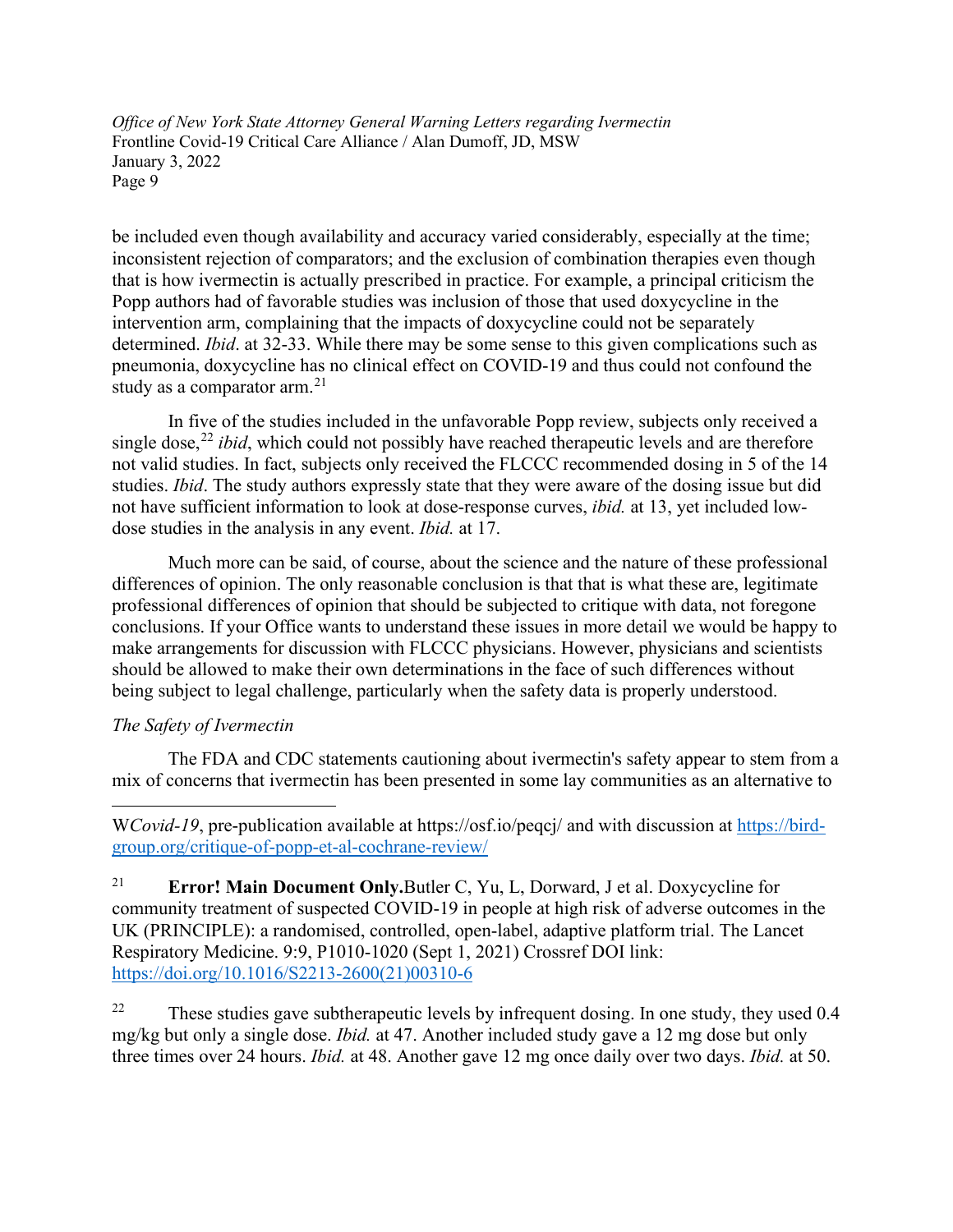vaccination /public health measures and that some consumers have been self-medicating with animal forms, which were weighed against an expected low level of benefits measured by a selective review of the literature. In this environment, sensationalized media headlines about safety concerns were not analyzed but rather simply spread as part of this narrative. To the extent the concerns relate to unsupervised use of animal forms, they are appropriate. The FDA also oddly chose to discourage interest in properly prescribed ivermectin by warning about potential adverse interactions with other medications, an issue presented by virtually all drugs and routinely considered by prescribing physicians–yet not a particularly significant concern in ivermectin's 40-year history. But it is just one more reason its prescription should be unobstructed to assure use is in medical hands.

The alarms raised about potential for overdosing are not grounded in real concerns as ivermectin is one of the safest drugs known.<sup>[23](#page-9-0)</sup> Studies using ivermectin doses up to 10 times the FDA approved dose of 0.2mg/kg have not been associated with any increased adverse effects. Ivermectin is on the WHO's list of essential medicines, has been given over 4 billion times around the globe and is widely considered a safe drug. According to the WHO, it is safer than both aspirin and Tylenol. Its discoverer was honored with the Nobel prize for its global and historic impacts in eradicating endemic parasitic infections in many parts of the world. The FDA's concern about use of animal drugs is certainly legitimate. FLCCC does not recommend veterinary formulations (nor would any licensed physician) given the lack of safety data around their use. $24$ 

The risk profile for ivermectin has been driven by and in turn feeds a false media narrative; in New Mexico, for example, two people died from COVID-19 but officials falsely reported they died from ivermectin toxicity, perhaps making assumptions because of alarmist news stories that were circulating. This led the CDC to issue its highest level alert on its network regarding reports of severe illness associated with the use of ivermectin. https://emergency.cdc.gov/han/2021/han00449.asp. Yet that CDC Health Alert, the same one

<span id="page-9-0"></span><sup>23</sup> *See for e.g.* Kircik LH, Del Rosso JQ, Layton AM, et al. Over 25 *Years of clinical experience with ivermectin: an overview of safety for an increasing number of indications*. J Drugs Dermatol. 2016;15:325–332: Guzzo CA, Furtek CI, Porras AG, et al. . *Safety, tolerability, and pharmacokinetics of escalating high doses of ivermectin in healthy adult subjects*. J Clin Pharmacol. 2002;42:1122–1133.

<span id="page-9-1"></span><sup>&</sup>lt;sup>24</sup> A summary of FLCCC information about safety can be found at [https://covid19criticalcare.com/wp-content/uploads/2021/09/FLCCC-Information-Evidence-for-](https://covid19criticalcare.com/wp-content/uploads/2021/09/FLCCC-Information-Evidence-for-Safety-of-Ivermectin.pdf)[Safety-of-Ivermectin.pdf](https://covid19criticalcare.com/wp-content/uploads/2021/09/FLCCC-Information-Evidence-for-Safety-of-Ivermectin.pdf)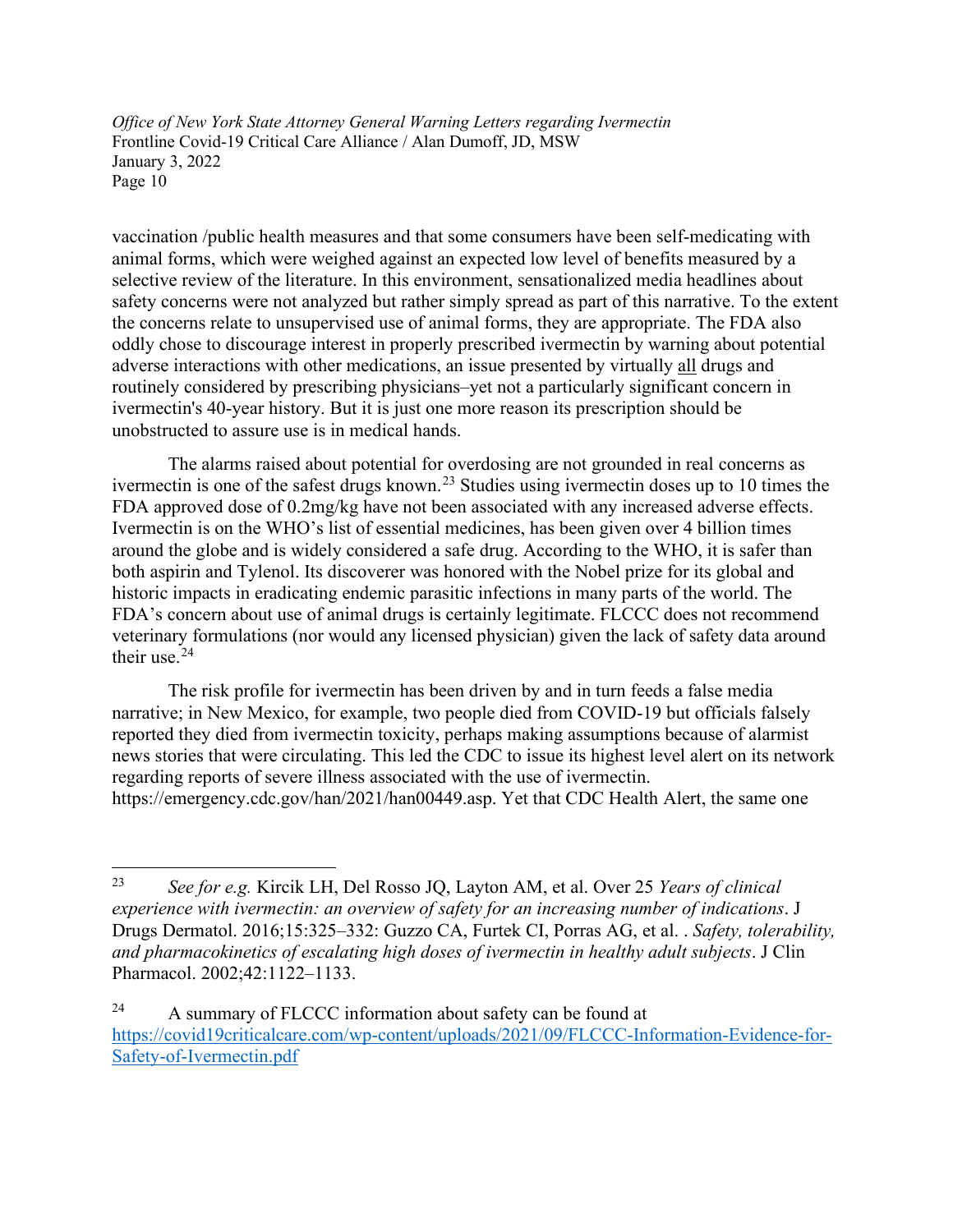referenced in your letters, contains not a single citation to any instance of harm from a human drug prescribed by a physician.

Citing a 24 fold increase in prescribing from the pre-pandemic baseline, the alert was issued because of a fivefold increase in calls to Poison Control Centers ("NPDS"). Most of these involved patients consuming large amounts of veterinary or unknown forms purchased on the Internet and taken without medical supervision. While claims are circulating that some of these cases were patients taking properly prescribed ivermectin based on statistics from poison control centers and emergency rooms, it is estimated that at least 75% were from self-administered animal drugs.[25](#page-10-0)

While a proper analysis of this information isn't readily available, it is useful to note that the NPDS report CDC refers to cites 1,140 reported cases between January 1 and September 21 of 2021. If one extrapolates as a ballpark figure that 75% of these were consumers of the animal drug, then in that eight month period there were 285 calls regarding human drugs, or about 11 per week. According to the CDC health alert, there were approximately 39,000 prescriptions per week at the beginning of 2021 and rising. Poison control calls are not only a *de minimus* number, but looking more closely the NPDS report for ivermectin use in COVID-19,<sup>[26](#page-10-1)</sup> far less than 1% are listed as leading to death (though there is no confirmed case information and it is not clear the NPDS is in a position to distinguish COVID deaths and adverse events from medication). About 2% reported a major effect and 10% a moderate adverse effect. Even assuming these were validly ascribed numbers and extrapolating this 13% apparent effect size to all of the 1,440 reports, there were about 187 cases which reported some level of moderate to serious concern over a time frame in which over one million scripts were written for ivermectin with adverse events reported in roughly 0.019% of cases. Of those, the majority would be from animal forms, leaving an estimate of moderate to severe events with human drugs in the range of 1 in 40,000 prescriptions. The Nebraska Attorney General's Opinion (Attachment A) puts those figures into stark perspective by comparing them with far more numerous adverse events from Remdesivir's use in COVID-19. In short, ivermectin is demonstrably safer than almost every drug, and far safer than the one drug–Remdesivir–that the FDA has approved for use against COVID. Using isolated case reports to support presumptions against ivermectin use is not a valid means of making such determinations.

I am sure this simple analysis leaves something to be desired; for example, it is likely that many scripts were filled to have on hand in the event of potential infection and remain unused,

<span id="page-10-0"></span><sup>25</sup> [https://www.npr.org/sections/coronavirus-live](https://www.npr.org/sections/coronavirus-live-updates/2021/09/04/1034217306/ivermectin-overdose-exposure-cases-poison-control-centers)[updates/2021/09/04/1034217306/ivermectin-overdose-exposure-cases-poison-control-centers](https://www.npr.org/sections/coronavirus-live-updates/2021/09/04/1034217306/ivermectin-overdose-exposure-cases-poison-control-centers)

<span id="page-10-1"></span><sup>26</sup> <https://piper.filecamp.com/uniq/yyQHzDB8N11tCbpv.pdf>